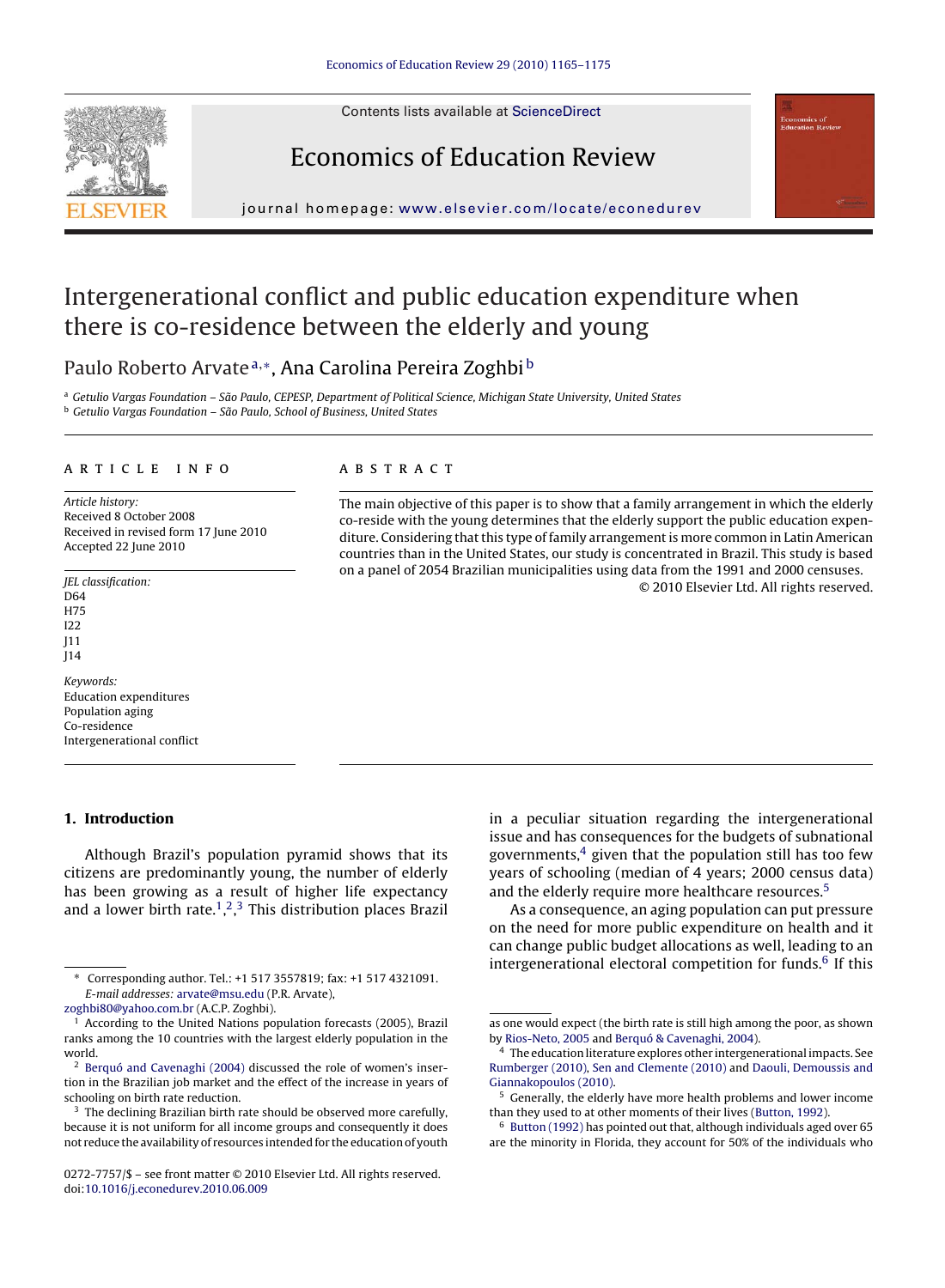## <span id="page-1-0"></span>**Table 1**

Percentage of young and elderly in relation to the total population in the United States and Brazil.

| Year                                           | Aging              |                      |                      |                     |  |  |  |
|------------------------------------------------|--------------------|----------------------|----------------------|---------------------|--|--|--|
|                                                | Under 18           |                      | Over <sub>65</sub>   |                     |  |  |  |
|                                                | <b>USA</b>         | <b>Brazil</b>        | <b>USA</b>           | <b>Brazil</b>       |  |  |  |
| 2000<br>2030 <sup>a</sup><br>2050 <sup>a</sup> | 28.5<br>26.2<br>26 | 40.2<br>28.6<br>24.1 | 12.4<br>19.6<br>20.7 | 5.4<br>12.1<br>18.8 |  |  |  |

Source: Census Bureau and IBGE.

<sup>a</sup> Projected.

competition exists in Brazil, it is still quitemild compared to that found in the United States, considering the differences in the population pyramids of these two nations, as shown in the table below (Table 1):

The share of young people in the Brazilian population in the year 2000 (last census) is about seven times that of the elderly, while in the United States this ratio was about two and a half. However, population forecasts suggest narrowing of the age distributions in these two countries. In 2050, both nations should have one elderly for every young. Thus, if an aging population has a negative effect on education expenditure ([Ladd & Murray, 2001; Poterba, 1997\),](#page-9-0) Brazil's situation in the future may be much more worrisome than that of the United States.

Although the existing literature has come to differing conclusions about intergenerational disputes regarding public education expenditure [\(Bergstrom, Rubinfiled, &](#page-9-0) [Shapiro, 1982; Brunner & Balsdon, 2004; Harris, Evans, &](#page-9-0) [Schwab, 2001; Ladd & Murray, 2001; Richman & Stagner,](#page-9-0) [1986\),](#page-9-0) we cannot ignore that the intergenerational conflict in the United States is at least exacerbated by a family arrangement in which the elderly live apart from their young.7

Considering this possibility, the main objective of this study is to verify how the elderly population affects public education expenditures in different family arrangements. The current study was conducted with 2054 Brazilian municipalities because the co-residence of the elderly with the young in Brazil ([Camarano & El Ghaouri, 2002\) i](#page-9-0)s higher than in the United States.

However, an investigation into this issue is not easy considering that there is the possibility of endogeneity bias between education expenditure and the elderly's choice of their municipality of residence based on the supply of public goods [\(Tiebout effect, 1956\).](#page-10-0) To correct this bias, it is necessary to estimate two-stage least squares (2SLS) models using instrumental variables (IV) in order to obtain consistent estimations (see [Borge & Ratto, 2007;](#page-9-0) [Ladd & Murray, 2001\).](#page-9-0) Following this recommendation, we employ three different variables as instruments for the

elderly: the share of people aged 55–64 in the previous census (10 years before), the share of women aged 55–64 in the previous census (10 years before), and the share of women aged over 65 who had more daughters than sons. The first instrumental variable was used by [Ladd and Murray \(2001\),](#page-9-0) while the other ones are introduced in this study.

Our results show that an increase in the share of elderly reduces local public education expenditure, confirming the results found in previous studies (see [Borge & Ratto, 2007;](#page-9-0) [Brunner & Balsdon, 2004; Button, 1992; Ladd & Murray,](#page-9-0) [2001; Poterba, 1997\).](#page-9-0) Depending on the instrument used to correct the Tiebout effect, the increase of one point in the percentage of elderly in the total population reduces the per young education expenditure between −0.267 and  $-0.193$  points.<sup>8</sup> However, we find evidence that the increase in the share of elderly living with the young also augments local public education expenditures. Depending on the instruments used to correct the Tiebout effect, the increase of one point in the percentage of elderly in the total population living with young people under 18 increases the per young education expenditure between 0.767 and 0.516 points. $9$  This second result shows the importance of family arrangements for the definition of public expenditure. Moreover, this contribution was not considered by the existing literature.

This paper is organized into five sections, in addition to this introduction. Section 2 introduces the model used for the estimation and discusses the instrumental variables employed to correct the bias produced by the Tiebout effect. Section [3](#page-2-0) shows the budgeting process for municipalities, resources for the education area, data sources, and key variables used in the estimations, while Section [4](#page-5-0) presents the empirical estimates. Finally, Section [5](#page-8-0) includes a summary of the main results.

## **2. The model**

The specification used in the empirical part of this study follows the work of [Poterba \(1997\),](#page-9-0) [Ladd and Murray](#page-9-0) [\(2001\),](#page-9-0) and [Harris et al. \(2001\),](#page-9-0) who investigated the impact of the aging population on public education expenditure in the United States.We included only the possibility of individuals aged over 65 who co-reside with young (under 18) in the specification to verify whether intergenerational conflict is attenuated by a different family arrangement. The main equation is:

$$
exp_{it} = \beta_0 + \beta_1 \text{elderly}_{it} + \beta_2 \text{elderly\_young}_{it} + W_{it} \Theta
$$

$$
+ c_i + \tau_t + u_{it}, \tag{1}
$$

where exp is the logarithm of per young education expenditure (under 18) in municipality *i* in year *t*; *elderly<sub>it</sub>* is the share of people aged over  $65$  in municipality  $i$  in year t; elderly young<sub>it</sub> is the share of people aged over 65 coresiding with young under 18 in municipality  $i$  in year  $t$ ;  $W_{it}$  is a line vector of covariates of municipality *i* in year *t*;

vote in elections. [Logan and Spitze \(1995\)](#page-9-0) stated that the elderly are amore effective political group when they fight for services that meet their specific needs. Although there is no study on the weight and involvement of the elderly in the Brazilian elections, we believe they are a strong political group that can interfere with the local government budget.

<sup>7</sup> The share of elderly living with the youth in the United States is quite small in comparison to Latin American and Asian countries [\(De Vos &](#page-9-0) [Holden, 1988\).](#page-9-0)

<sup>8</sup> We considered the coefficients of the elderly variable in [Table 5](#page-6-0) (columns 5 and 7). These numbers in terms of elasticity are between <sup>−</sup>0.012 and <sup>−</sup>0.017. <sup>9</sup> These numbers in terms of elasticity are between 0.011 and 0.020.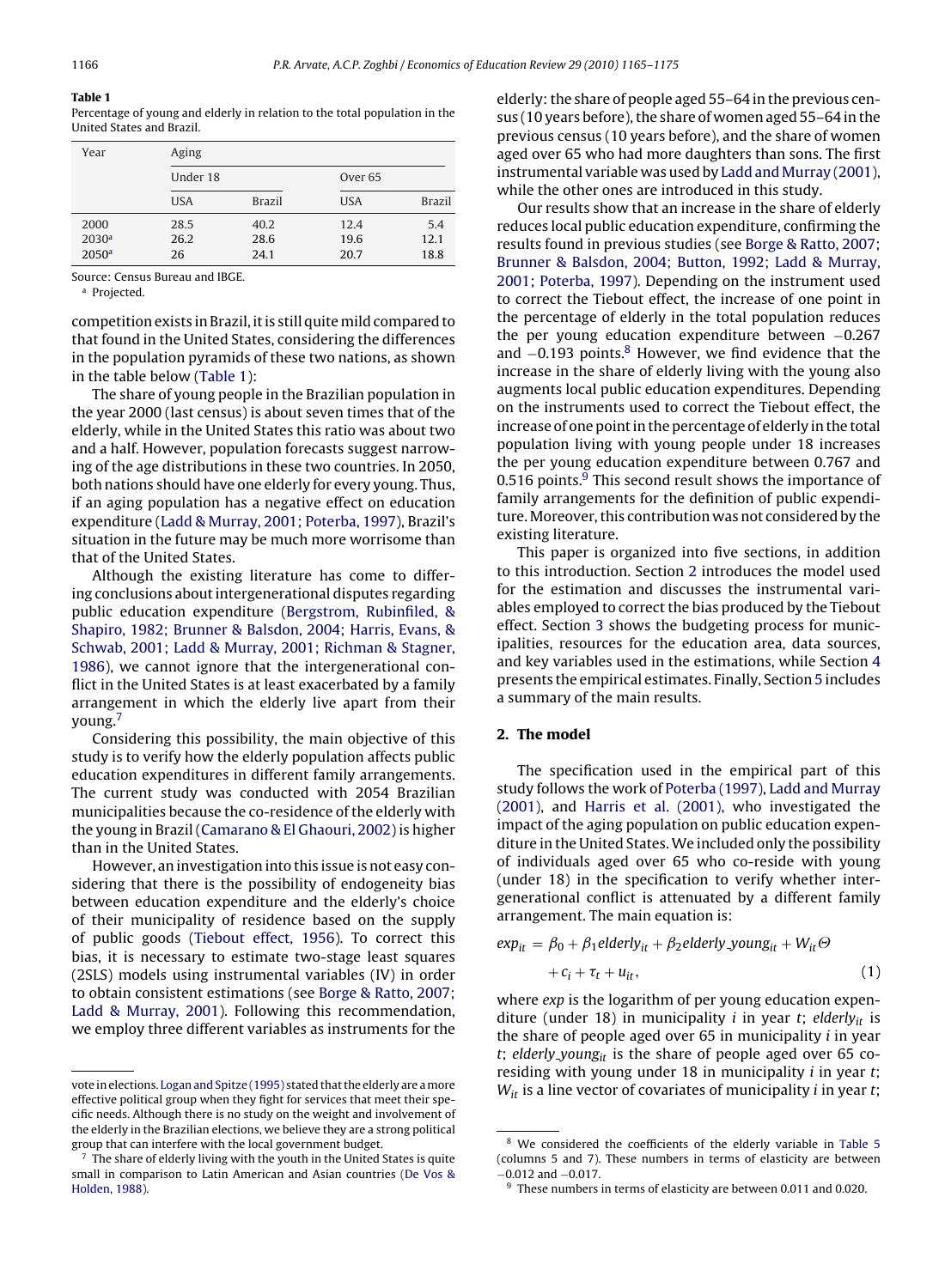<span id="page-2-0"></span> $\Theta$  is a column vector of parameters;  $c_i$  is the fixed effect of municipalities;  $\tau_t$  is a time dummy to control for the census years (1991 and 2000); and  $u_{it}$  is the random term with zero mean and a normal distribution.

Considering that [Ladd and Murray \(2001\)](#page-9-0) and [Borge](#page-9-0) [and Ratto \(2007\)](#page-9-0) have shown the possibility of people over 65 choosing their place of residence according to the local supply of public goods [\(Tiebout effect, 1956\),](#page-10-0) we use instrumental variables that enable us to estimate consistent coefficients for Eq. [\(1\), i](#page-1-0).e., those neither correlated with  $u_{it}$  nor with errors of the first-stage equations.

## 2.1. Instrumental variables

If we really had a bias caused by the Tiebout effect (groups of different ages choose their municipality of residence according to the bundle of public goods supplied by the local government), we would have three endogenous variables to correct this effect: the elderly, the elderly co-residing with young and the young (over 18).

Considering that one of the main assumptions of Tiebout's model (1956) is that "restrictions due to employment opportunities are not considered" and it " $( \ldots )$  may be assumed that all persons are living on dividend income" (p. 419), we believe that this assumption is very strong for all workers in Brazil. However, this assumption is suitable for the elderly population, which, in general, lives on retirement income.

In our understanding, the elderly people choose to live in municipalities where public spending meets their preferences. Moreover, the mobility of the young is linked to their parents' employment opportunities.10 This implies that only the variables (elderly) and (elderly young) are endogenous in model (1).

To avoid the bias of the variables associated with the elderly, we employ three different instrumental variables: the share of people aged 55–64 in the previous census (10 years before), the share of women aged 55–64 in the previous census (10 years before), and the share of women aged over 65 who had more daughters than sons.

[Ladd and Murray \(2001\)](#page-9-0) used the share of people aged 55–64 from the previous census (10 years before), arguing that this variable is a suitable instrument because it is correlated with the current share of elderly (in  $t$ ), but their preferences for public spending refer back to the previous census ( $t - 10$ ). [Camarano and Pasinato \(2007\)](#page-9-0) pointed out that Brazilian women predominate in the elderly population because they have a higher life expectancy than men. The use of this variable as an instrument of the variables associated with the elderly can help us in the current study because if women live longer than men, they have more chances to co-reside with young. Living longer, they will probably require special care. In this case, we also have a higher probability of these women co-residing with their grandchildren. Thus, the choice of "share of women aged 55–64 in the previous census (10 years before)" can represent an interesting instrument. This variable can be used as an instrument both for the share of people aged over 65 as well as for the share of people aged over 65 who co-reside with those under 18. Since this variable is highly correlated with the variable used by [Ladd and Murray \(2001\)](#page-9-0) – the share of people aged 55–64 in the previous census (10 years before) – we should not use these two variables together in the same first-stage equation to avoid collinearity problems. [Bongaarts and Zimmer \(2002\)](#page-9-0) have shown that it is usual to see more daughters than sons living with elderly parents in Latin American countries. This observation produces our third instrument: the share of women aged over 65 who have more daughters than sons.<sup>11</sup> In this case, the choice of having children took place in the past. Therefore, the choice is not affected by the bundle of public goods offered during period t. Moreover, the gender of their children and the ratio of daughters and sons are totally random.

Considering that we have two endogenous variables, we need two instrumental variables, and as the two possible variables ("share of people aged 55–64 in the previous census" and "share of women aged 55–64 in the previous census") are highly correlated, we decided to use two types of instruments:

$$
elderly_{it} = \gamma_0 + \gamma_1 between 55.64_{it-10}
$$
  
+  $\gamma_2$  women-only-daughter<sub>it</sub> +  $W_{it}\Gamma + \eta_i$   
+  $\tau_t + \nu_{it}$  (2)

and

elderly young<sub>it</sub> =  $\delta_0 + \delta_1$ between55 64<sub>it−10</sub>

$$
+\delta_2 \text{women-only-daughter}_{it} + W_{it} \Gamma
$$

$$
+\eta_i + \tau_t + \varepsilon_{it}
$$
 (3)

where elderly $_{it}$  is the share of people aged over 65 in municipality *i* in year *t*; elderly young<sub>it</sub> is the share of people aged over 65 who co-reside with young under 18 in municipality i in year t; between 55–64 $_{it-10}$  can be the share of people aged 55–64 or the share of women aged 55–64 in municipality *i* in the previous census (10 years before)  $t - 10$ ;  $W_{it}$ represents a line vector of covariates of each municipality *i* in year *t*;  $\Gamma$  is the column vector of these parameters;  $\eta_i$ is the fixed effect of municipality *i*;  $\tau_t$  is a time dummy to control for the census years (1991 and 2000); and  $v_{it}$  and  $\varepsilon_{it}$  are random terms.

## **3. Budgeting process for municipalities, resources for the education area, data sources and key variables**

The 1988 New Brazilian Constitution established that municipalities are an independent level of government just like states and the federal government (the municipality enjoys the status of member of federation). Thus,

<sup>&</sup>lt;sup>10</sup> It is reasonable to assume that these parents are economically active and integrate the workforce. Thus, their mobility between municipalities is linked to employment opportunities rather than to higher local expenditure on education.

 $^{11}$  This variable was restricted to women who had liveborn daughters and sons and whose number of daughters exceeded the number of sons.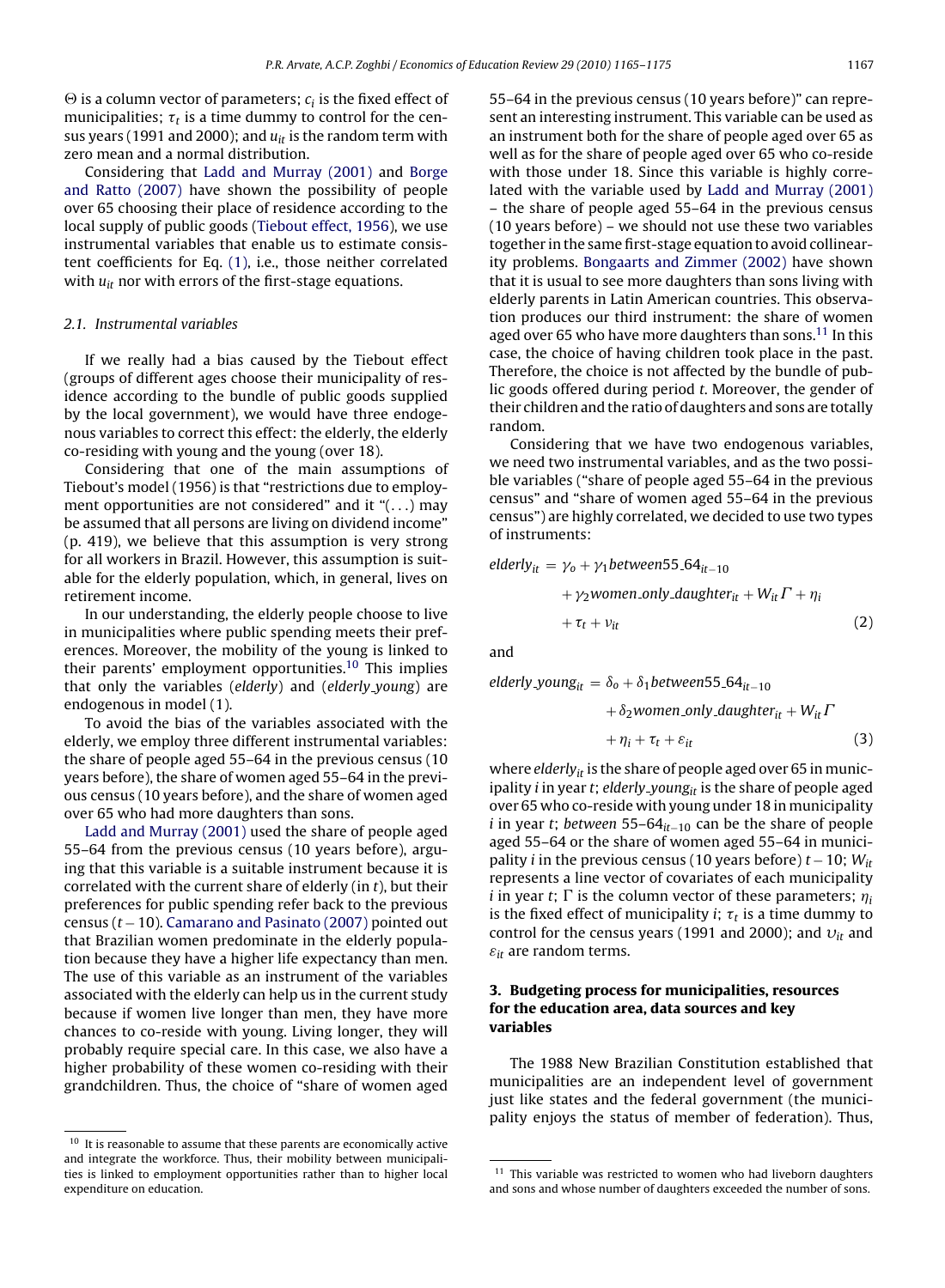each municipality has local executive and legislative members elected simultaneously for a 4-year term. The local executive is elected based on the majority rule and each member of the legislative is elected by an open-list proportional system (voters can choose their candidates freely). Municipalities with over 200,000 inhabitants elect their executive members in two rounds if a candidate does not receive the majority of the votes in the first round (50% plus one). Legislative members represent the most important interest groups from a municipality (teachers, farmers, owners of private transportation companies, and groups with interest in different areas – public order and health – such as the elderly population, etc.) which dispute budget resources. The municipalities have the transfers from state and federal government as their main source of revenue. They are regular (constitutional transfers) and their distribution is defined by law.12 Basically, the tax revenue represented 6.80% in 1991 and 5.17% in 2000 of the total transfers received by the average of municipalities.<sup>13</sup>

In this situation, the local budget (including the education budget) is formulated annually by the executive and submitted to the legislative for approval in year before its execution. In the case of education budget, it must respect a specific federal legislation. The main rule determined by the 1988 Constitution (article 212) imposes that each municipality must spend a minimum of 25% of their revenues on education (tax revenue and transfers from federal and state governments). Besides, these resources are targeted at specific policies: half of this amount must be used to eliminate adult illiteracy and the other half must be used to ensure access to education for the young ("universal policy").

Eight years since the new Constitution (1996) has been in force, the federal government concluded that the allocated resources did not achieve the targets of universal policy because the realized expenditure did not help improve young people's access to education (the legislation allows for different interpretations of what type of expenditure should be used).<sup>14</sup> Thus, although the federal government has maintained the limits of minimum revenue established by the 1988 Constitution, it imposes a set of legal changes to assure that new and existing resources from state and federal governments for educational purposes will be used effectively in the area.<sup>15</sup> As a result of these changes, the Fund for the Maintenance and Development of Elementary Education and Valuation of Teaching –

#### **Table 2**

Local education expenditure as established by law (tax revenue + total transfers).

| Years | <b>Observations</b> | Percentage |
|-------|---------------------|------------|
| 1991  | 2882                | 0.3612     |
| 2000  | 3721                | 0.3697     |

Source: FINBRA (IPEADATA).

FUNDEF (law  $9424$ )<sup>16</sup> was created, and it was determined that 2/3 of the resources from the National Fund for the Development of Education – FNDE (referred to as education salary) must be distributed directly to municipalities (obeying the same law which created the FUNDEF). $^{17}$ ,  $^{18}$ 

So, considering the legal aspects of the education area, the final budgetary education expenditure is defined by the relationship between the executive and legislative branches. Table 2 shows the share of local education expenditure according to the established legislation.

The first column shows the years used in our sample (1991 and 2000). The second column presents the number of observations used.<sup>19</sup> The third column shows the average education expenditure on tax revenue plus total transfers received by municipalities. It is possible to ascertain that the average of municipalities spend more than the minimum established by the Constitution (25%): around 36% for both years. The difference between the values established by law and the real ones makes it clear that the education area disputes local resources with other areas (transfers received and not related directly by law to education expenditure and tax revenue). Furthermore, it is

<sup>&</sup>lt;sup>12</sup> The 1988 Constitution established a rule of transfers because the taxes were centralized in the federal government during the authoritarian period. In general terms, the rule of distribution of regular transfers depends on local per capita income and population.

<sup>&</sup>lt;sup>13</sup> Source: FINBRA.

<sup>&</sup>lt;sup>14</sup> Training of education administrative workers and payment of retired teachers are some cases mentioned as expenditure used for fulfill universalization. See [Menezes-Filho and Pazzello \(2007\).](#page-9-0)

<sup>15</sup> During political negotiation in the Brazilian Congress, it was clear that after 8 years a share of the resources sent to comply with the universal policy was committed to expenditures that would not achieve this goal. Thus, the federal government established a new set of rules to guarantee that additional resources and the share of resources already committed to the policy would not be deviated from their purpose. Basically, the set of actions of universal policy was directed towards elementary education.

<sup>16</sup> FUNDEF was created with 15% of resources from federal and state governments (specifically, resources from ICMS, IPI, FPE, and FPM—consumption taxes and funds). As a share of ICMS, FPM, and a share of IPI (resources from IPI are sending for FPM) was already transferred to municipalities, all municipalities had an accounting reduction of these resources because they started to receive the same resources under FUN-DEF's name. As the distribution of FUNDEF resources depends on the number of enrollments in each municipality, the final resources received by each municipality (considering the resources from FUNDEF) could be higher, lower than or the same as before. The law established also that if the revenue of FUNDEF divided by the number of enrollments in the state (local and state enrollments) did not achieve a minimum value, the federal government would have to complement this value with its own budget resources until this minimum could be reached. Following FINBRA's data, FUNDEF resources represented 34.5% of education expenditure in 2000 for the average of municipalities. Moreover, the resources from FUNDEF were directed towards elementary education and it was established that 60% of the resources received through this fund must be spent on teachers' wages while the remaining share must be spent in the education area.

<sup>&</sup>lt;sup>17</sup> The education salary consists of resources from FNDE. The resources from FNDE are collected from the total payroll paid by firms (2.5%). Initially, the distribution of FNDE resources depended on individual projects approved by the government's education area. After the legislation changed (1996), 2/3 of the resources were sent directly to municipalities for expenditures with school transportation, food, and teaching material. The remaining 1/3 was maintained by FNDE and could be requested through individual projects. The education salary represented 3.08% of education expenditure in 2000 for the average of municipalities.

<sup>&</sup>lt;sup>18</sup> Following the Accounting Plan published by the National Treasury (2000), municipalities consider the FUNDEF, education salary, and FNDE resources as transfers.

The number of observations used here is higher than that used in the econometric exercise. Our exercise is a balanced panel with 2054 observations in 1991 and 2000 using minimum comparable areas (MCA).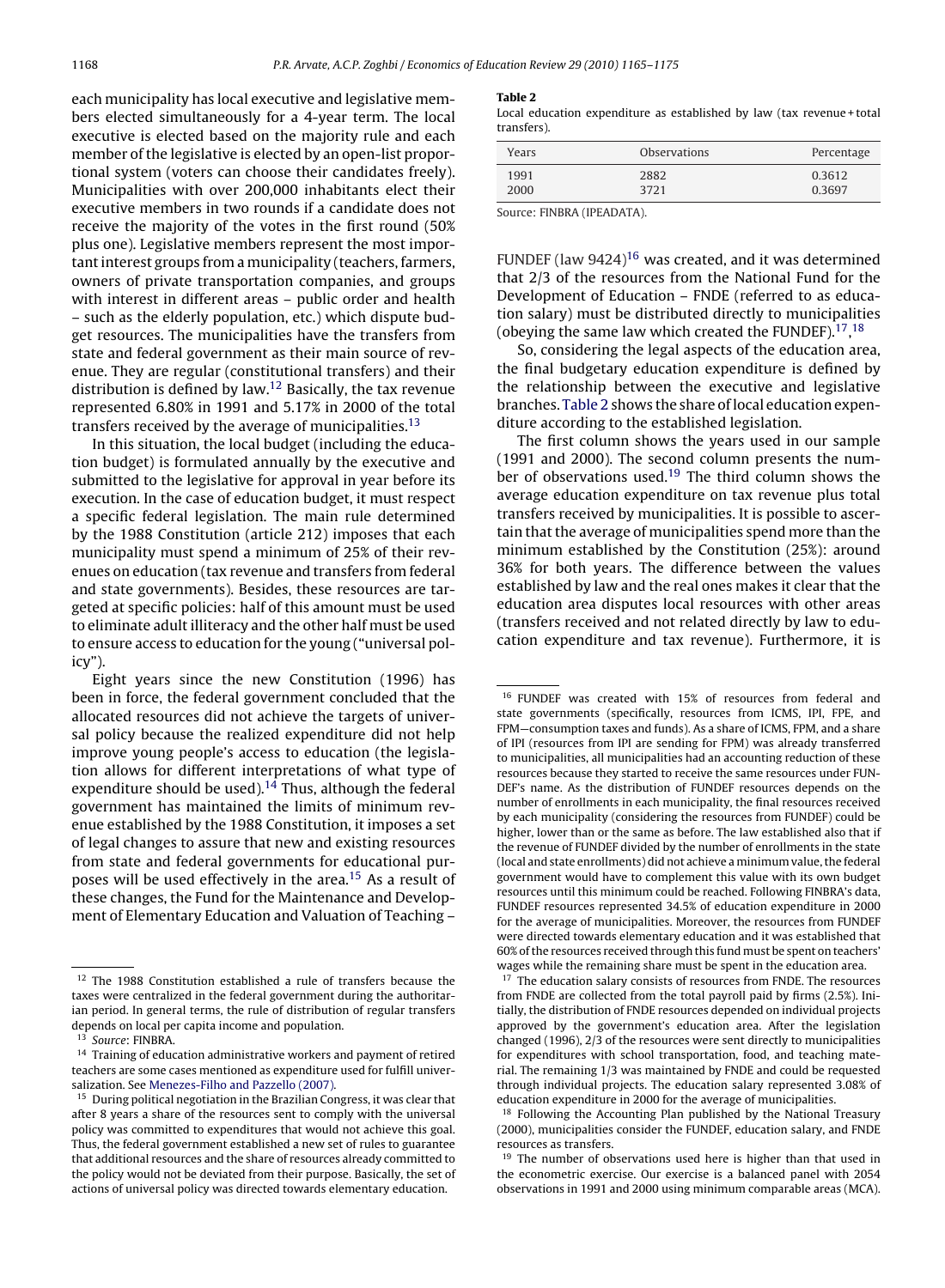#### **Table 3**

Averages and standard errors from aggregate variables by municipality.

| Variables/year                                                                                                  | 1991                              | 2000                                 |
|-----------------------------------------------------------------------------------------------------------------|-----------------------------------|--------------------------------------|
| Per young local education expenditure (under 18) (2000 R\$)<br>Per pupil local education expenditure (2000 R\$) | 89.64 (72.24)<br>1440.4 (6995.66) | 460.87 (733.72)<br>2350.49 (6609.67) |
| Elderly over 65 (share of population)                                                                           | 5.7(1.50)                         | 6.99(1.74)                           |
| Elderly over 65 who co-reside with young under 18 (share of population)                                         | 2.27(0.82)                        | 2.4(0.85)                            |
| Young under 18 (share of population)                                                                            | 45.58 (6.04)                      | 39.93 (5.70)                         |
| Per capita income (2000 R\$)                                                                                    | 91.02 (60.92)                     | 164.36 (101.40)                      |
| Non-white (share of population)                                                                                 | 53.67 (26.26)                     | 50.30 (22.66)                        |
| Urban population (share of population)                                                                          | 57.13 (22.71)                     | 62.83 (22.27)                        |
| Individual who migrated less than 5 years ago (share of population)                                             | 11.99 (6.94)                      | 11.6(5.48)                           |
| Elderly who migrated less than 5 years ago (share of population)                                                | 0.36(0.31)                        | 0.45(0.33)                           |
| Young black (share of black population)–elderly black (share of black population)                               | 0.042(0.074)                      | 0.044(0.071)                         |
| Demographic density (number of inhabitants per square kilometer)                                                | 139.10 (702.27)                   | 164.90 (811.28)                      |
| Population (number of inhabitants)                                                                              | 3941 (266108)                     | 4496 (290823)                        |
| Elderly women over 65 (share of population)                                                                     | 2.94(0.85)                        | 3.66(0.99)                           |
| Population between 55 and 64 years in previous census (share of population)                                     | 4.95(1.04)                        | 5.67(1.31)                           |
| Population of women between 55 and 64 years in previous census (share of population)                            | 2.40(0.58)                        | 2.91(0.72)                           |
| Elderly women with more daughters than sons (share of population)                                               | 0.380(0.103)                      | 0.440(0.114)                         |

Source: The 1991 and 2000 Population Census (IBGE), and the 1991 and 2000 FINBRA (National Treasury). Standard errors are in parentheses.

important to observe that there are situations in which not even the minimum level of expenditure is obeyed: 11% of the municipalities in 1991 (325) are below the minimum level established by law. In 2000, this number fell to 7% (261 municipalities).20

With specific regard to the primary databases, we used the demographic census conducted by the Brazilian Institute of Geography and Statistics (IBGE). In addition to the years of 1991 and 2000, we also employed data from the 1980 census to build the instrumental variables. Information relative to local public education expenditures for 1991 and 2000 was provided by the Brazil Finances (FINBRA), a database of the Brazilian National Treasury Department (STN).<sup>21</sup> Fiscal variables were deflated using the IGP-DI index. $22$  However, it is necessary to describe the limitations imposed by the available data on longitudinal studies. It is especially important to point out that, from 1970 to 2000, the number of Brazilian municipalities grew considerably (1556 new municipalities). Thus, to prevent an inconsistent intertemporal analysis, we use aggregated information according to minimum comparable areas (MCA). $23$  In addition, we considered only MCAs about which all municipalities had information, for a total of 2054 MCAs in a universe of 3659 MCAs existing from 1970 to 2000 (56.13% of the total). Whenever we refer to municipalities in this study, we are in fact referring to MCAs, which is the same thing in most cases, because municipalities that did not secede between 1970 and 2000 represent a single MCA.

The public education expenditure measure used in our estimations is per young expenditure considering individuals up to 18 years old. This age bracket is suitable for our study for two reasons. First, no data are available for different education levels. The second reason is less evident, though. Since education outlays in Brazilian municipalities focus on elementary schools, we should consider a fitting age bracket: 0–14 years. However, what we see in Brazil, especially during the period in question, is a considerably high rate of grade repetition.<sup>24</sup> Thus, by considering the young aged up to 18, we minimize the overestimation of expenditures in municipalities where the share of grade repeaters is higher.

Looking at the descriptive statistics in Table 3, we observe that per young expenditure increased more than 400% between 1991 and 2000.

As the share of young aged under 18 years in relation to the total population decreased by nearly six percentage points, this result is conditional on the growth in real terms of local budget $25$  and on the maintenance of resources in the education area. Per pupil expenditure is also very important in our study.<sup>26</sup> Table 3 shows that this figure rose by 63.2% during the period in question. This increase is modest compared to per young expenditure, but it captures the actual change. However, per pupil expenditure should be viewed with caution in an econometric test in which this figure appears as a dependent variable. [Poterba \(1997\)](#page-9-0) has

<sup>20</sup> The city of São Paulo in 1996 did not use the minimum resources established by law. The judicial power accepted that this difference will be incorporated in the subsequent years. It is likely that other municipalities will follow in the same path (see municipal law 12.340/1997 in São Paulo). <sup>21</sup> In the FINBRA database, public education expenditures for 1991 and

<sup>2000</sup> are aggregated with cultural expenditures. However, looking at the same database after 2002, we see that cultural expenditures represent a small share of this total and should not greatly influence our analysis. <sup>22</sup> This index was provided by Getúlio Vargas Foundation and stands for

General Price Index on Internal Availability.

<sup>&</sup>lt;sup>23</sup> Minimum comparable areas (MCA) consist of geographical areas built by the Brazilian Institute of Geography and Statistics (IBGE) that are not subject to the division and aggregation of municipalities. The municipality definition of MCA is the same and is constant over time.

 $24$  The mean expected age for concluding elementary school (8 initial years of official study) was 16 years in 2000, while the ideal age would be 14. In several northern and northeastern Brazilian states, the mean age is even higher. Consequently, the use of the 0–18 age bracket seems quite reasonable in the case of Brazil.

 $25$  The plan of monetary stabilization implemented by the Brazilian authority in 1994 (June) was named as the Real Plan. It reduced the inflation that it was around 46% per month (May, 1994). Several governments have tried to reduce the inflation in Brazil since 1986 without success.

<sup>26</sup> Data on student enrollment in local schools for 1991 and 2000 were provided by the Anísio Teixeira National Institute of Educational Studies and Research (INEP).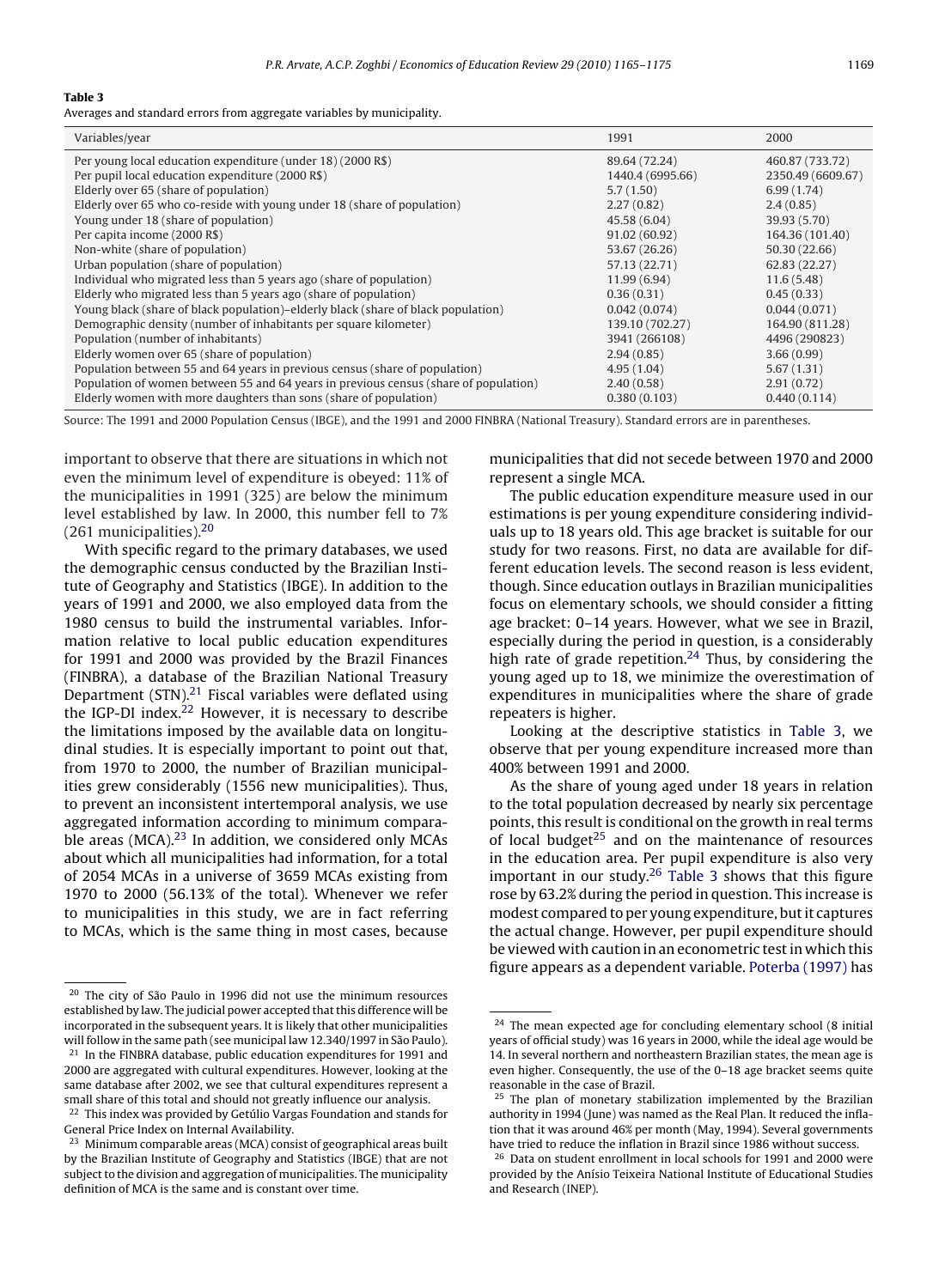<span id="page-5-0"></span>pointed out that per pupil public expenditure could affect decisions on whether a student should attend public or private schools, and an econometric model that uses this as a dependent variable could have endogeneity.<sup>27</sup> Therefore, our estimations are based on a model whose dependent variable is per young expenditure, which does not lead to this problem.

It is somewhat difficult to build a variable which represents the proximity between the young and the elderly [\(Poterba, 1998\).](#page-9-0) [Brunner and Balsdon \(2004\)](#page-9-0) used the standard variables employed in population aging and education spending studies, and also employed a "voter having children in a public school" variable. Another way to build a proximity variable between the young and the elderly would be co-residence between these two groups. This variable is normally employed in studies that analyze new trends in family arrangements. According to [De Vos and](#page-9-0) [Holden \(1988\),](#page-9-0) when individuals co-reside they have a higher chance of sharing their incomes. However, this co-residence variable does have its limitations. It would probably not yield significant results in the United States because the share of elderly living with their children is quite small in comparison to Latin American and Asian countries (De Vos, op. cit). On the other hand, it is common to find family arrangements in which the elderly and the young co-reside in Brazil [\(Camarano & El Ghaouri, 2002\).](#page-9-0)<sup>28</sup>

We employ the following control variables that are expressed as a share of the total population: "young aged less than 18", "non-white", "individuals living in urban areas", "individuals who migrated less than 5 years ago", and "elderly who migrated less than 5 years ago". Another variable employed is the "difference in the young black to elderly black ratio", which shows the difference in the ratio of each group to the total number of individuals in a given age bracket and tries to capture any reductions in the intergenerational competition according to race. The other variables (in logarithm) considered are "per capita income", "population", and "demographic density."29

## **4. Empirical estimates**

As discussed above, Eq. [\(1\)](#page-1-0) cannot be estimated directly without dealing with the endogeneity observed in the key variables of our investigation. According to the specifications of Eqs. [\(2\) and \(3\), w](#page-2-0)e estimated the first stage using pooled ordinary least squares (POLS) and fixed effects (FE) to verify the robustness of the results. [Table 4](#page-6-0) shows the results of the first stage considering two groups of instruments, since we cannot use the instruments together.

- I. The share of people aged 55–64 in the previous census (10 years before) and the share of women aged over 65 who have more daughters than sons.
- II. The share of women aged 55–64 in the previous census (10 years before) and the share of women aged over 65 who have more daughters than sons (same instrument used in Group I).

The results for Group I presented in [Table 4](#page-6-0) show that the "share of individuals aged 55–64 in the previous census (10 years before)" explains the "share of individuals aged over 65". The signs were also as expected. The "share of women aged over 65 who have more daughters than sons" also showed significant and positive coefficients in the estimations using POLS and FE.30

In this same group, the results show that the "share of individuals aged 55–64 in the previous census (10 years before)" does not present any significance at any level in explaining the "share of individuals aged over 65 who coreside with young under 18". Only the "share of women aged over 65 who have more daughters than sons" is significant in explaining this variable, with a result quite similar to that of [Bongaarts and Zimmer \(2002\):](#page-9-0) the greater the share of women aged over 65 who have more daughters than sons, the greater the share of individuals aged over 65 who co-reside with young under 18.

The results for Group II are similar, with the exception of the (negative) result for the "share of women aged 55–64 in the previous census (10 years before)". If this share increases, we can expect a decrease in the percentage of elderly who co-reside with young.

[Table 5](#page-6-0) shows the results of the second stage, seeking to answer whether there are elements that support the notion that a different family arrangement (co-residence of the elderly with the young) determines different public spending on education.

The estimations based on the first stages shown in [Table 4](#page-6-0) correspond to the term IV highlighted in different columns of [Table 5.](#page-6-0) To compare the results, we initially presented (FE-Poterba column) the same specification employed by [Poterba \(1997\),](#page-9-0) using more disaggregated data.<sup>31</sup> Our results were similar to those found by that author. The coefficient equal to  $-0.056^{32}$  shows that an increase in the share of individuals aged over 65 (elderly)

<sup>&</sup>lt;sup>27</sup> [Appendix 2](#page-8-0) shows the econometric results using per pupil expenditure as the dependent variable [\(Table A2\).](#page-9-0) These results are not the focus of analysis in this study, because they could present endogeneity. However, they are interesting because of the information they provide if the endogeneity potential is null. We could justify that endogeneity is nonexisting, because most of the municipalities in Brazil do not even have a private school, and therefore their citizens are not faced with the decision of whether to attend a public or private school. However, for the sake of precaution, the results of [Table A2](#page-9-0) in the [Appendix 2](#page-8-0) should be considered with caution.

<sup>&</sup>lt;sup>28</sup> These social, economic, and demographic differences between countries are of crucial importance in developing applied research to a specific nation. Therefore, we must consider the possibility that something valid in one country might not be valid in another with distinct characteristics.  $29$  Considering that the most important fund transfers (FPM) to the municipalities were set in Brazil's 1988 Constitution (a rule based on the municipality's population and the inverse of its per capita income), includ-

ing this resource (transfers) would determine collinearity with per capita income and the population already used as controls.

<sup>&</sup>lt;sup>30</sup> The results of the first stage with all control variables can be obtained from the authors upon request.

<sup>&</sup>lt;sup>31</sup> [Poterba \(1997\)](#page-9-0) did not employ instruments to deal with endogeneity and worked with data from the United States. The fact that Poterba (op. cit) worked with data from states and not from municipalities partially justifies the fact that that author did not consider the issue of the Tiebout bias, which is more intense in smaller locations.

<sup>&</sup>lt;sup>32</sup> The explanatory variables in terms of proportion are not in logarithmic form because this would imply loss of information if the variables assume a value equal to zero.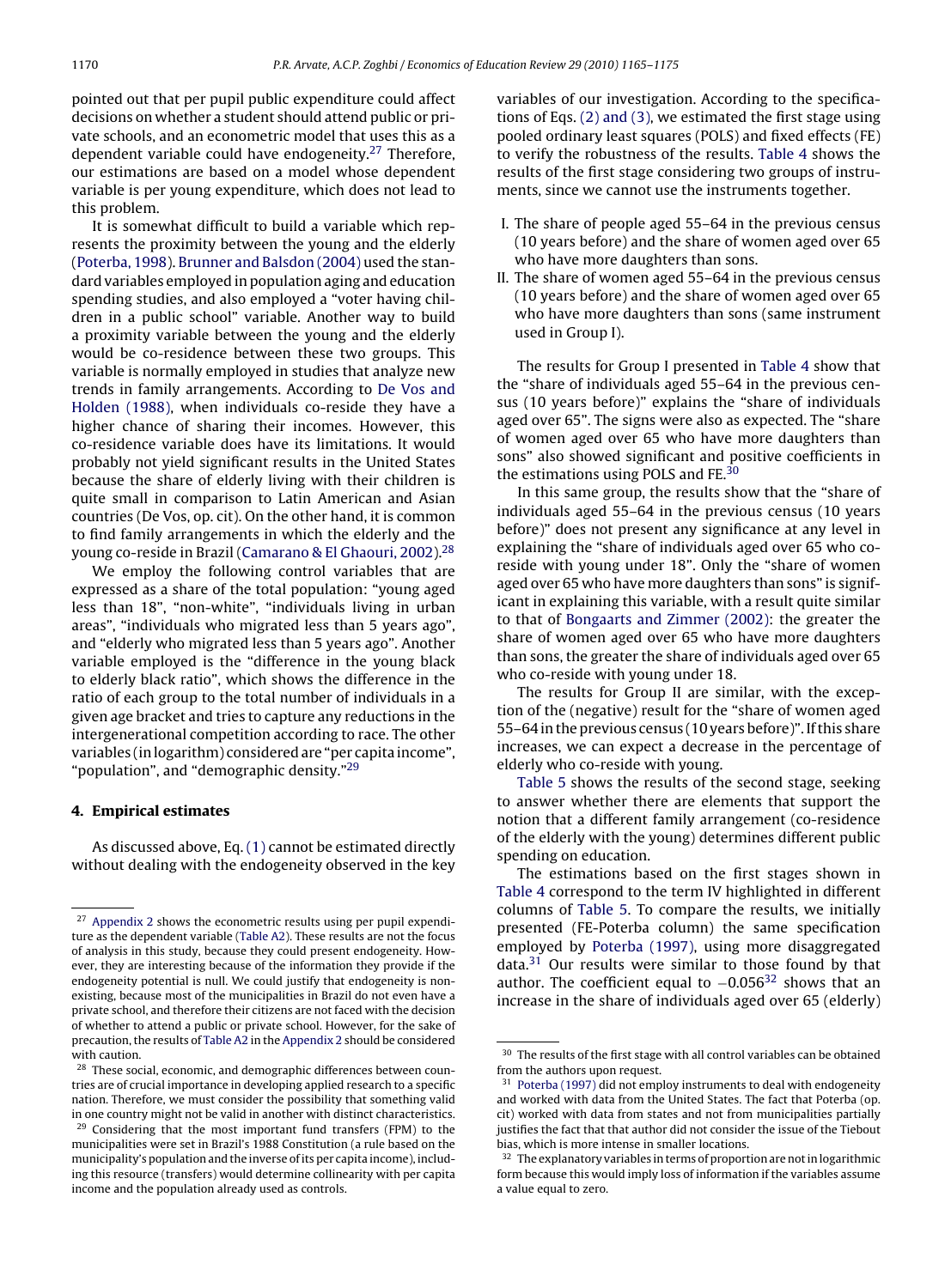#### <span id="page-6-0"></span>**Table 4**

First-stage regression (IV).

|                        | Endogenous variables  | Instrumental variables (IV)                                            | <b>POLS</b>                      | <b>FE</b>                        |
|------------------------|-----------------------|------------------------------------------------------------------------|----------------------------------|----------------------------------|
|                        |                       | People between 55 and 64 years in previous census<br>(10 years before) | $0.188***$                       | $0.279***$                       |
|                        | elderly <sub>ir</sub> | Women with more daughters than sons                                    | (0.012)<br>$1.212***$<br>(0.131) | (0.021)<br>$0.340***$<br>(0.014) |
|                        |                       | Control variables                                                      | Yes                              | Yes                              |
| First-stage regression |                       | Observations                                                           | 4106                             | 4104                             |
| (IV: Group I)          |                       | $R^2$                                                                  | 0.92                             | 0.89                             |
|                        |                       | F-Statistic                                                            | 3197.53***                       | 1002.38***                       |
|                        |                       | People between 55 and 64 years in previous census<br>(10 years before) | $-0.017$                         | 0.022                            |
|                        |                       |                                                                        | (0.012)                          | (0.014)                          |
|                        |                       | Women with more daughters than sons                                    | $0.466***$                       | $0.142***$                       |
|                        | $elderly_young_{it}$  |                                                                        | (0.014)                          | (0.012)                          |
|                        |                       | Control variables                                                      | Yes                              | Yes                              |
|                        |                       | Observations                                                           | 4106                             | 4104                             |
|                        |                       | $R^2$                                                                  | 0.62                             | 0.21                             |
|                        |                       | F-Statistic                                                            | 575.10***                        | 29.47***                         |
|                        |                       | Women between 55 and 64 years in previous census<br>(10 years before)  | $0.358***$                       | $0.251***$                       |
|                        | $eldery_{it}$         | Women with more daughters than sons                                    | (0.020)<br>$1.207***$            | (0.024)<br>$0.954***$            |
|                        |                       | Control variables                                                      | (0.012)                          | (0.023)                          |
|                        |                       | Observations                                                           | Yes<br>4106                      | Yes<br>4104                      |
| First-stage regression |                       | $R^2$                                                                  | 0.92                             | 0.89                             |
| (IV: Group II)         |                       | F-Statistic                                                            | 3391.40***                       | 1012.48***                       |
|                        |                       | Women between 55 and 64 years in previous census<br>(10 years before)  | $-0.003$                         | $-0.041*$                        |
|                        | $elderly_young_{it}$  | Women with more daughters than sons                                    | (0.021)<br>$0.457***$<br>(0.014) | (0.024)<br>$0.301***$<br>(0.023) |
|                        |                       | Control variables                                                      | Yes                              | Yes                              |
|                        |                       | Observations                                                           | 4106                             | 4104                             |
|                        |                       | $R^2$                                                                  | 0.62                             | 0.21                             |
|                        |                       | F-Statistic                                                            | 574.59***                        | 29.75***                         |

Note: Robust standard deviations in parentheses.

\*\*\*, \*\*, \*Indicates statistical significance at the 1%, 5%, and 10% level, respectively.

## **Table 5**

Per young expenditure estimations considering as instrument (IV) two variables: population aged between 55 and 64 years in previous census and the difference between daughters and sons.

| Dependent variable                                                          | Per young local education expenditure |                                |                                   |                                   |                                  |                                  |                                 |
|-----------------------------------------------------------------------------|---------------------------------------|--------------------------------|-----------------------------------|-----------------------------------|----------------------------------|----------------------------------|---------------------------------|
| Exogenous variables                                                         | FE-Poterba<br>$[1]$                   | <b>POLS</b><br>$[2]$           | <b>FE</b><br>$[3]$                | POLS-IV (Group I)<br>$[4]$        | FE-IV (Group I)<br>$[5]$         | POLS-IV (Group II)<br>[6]        | FE-IV (Group II)<br>$[7]$       |
| elderly <sub>ir</sub>                                                       | $-0.056***$                           | $-0.045***$                    | $-0.071***$                       | $-0.194***$                       | $-0.267***$                      | $-0.238***$                      | $-0.193***$                     |
| $elderly_young_{it}$                                                        | (0.010)                               | (0.007)<br>$-0.006$<br>(0.014) | (0.0103)<br>$0.067***$<br>(00172) | (0.048)<br>$0.427***$<br>(0.1385) | (0.083)<br>$0.767***$<br>(0.289) | (0.057)<br>$0.553***$<br>(0.167) | (0.058)<br>$0.516***$<br>(0.19) |
| Controls                                                                    | Yes                                   | Yes                            | Yes                               | Yes                               | Yes                              | Yes                              | Yes                             |
| <b>Observations</b>                                                         | 4106                                  | 4106                           | 4106                              | 4106                              | 4104                             | 4106                             | 4104                            |
| $R^2$                                                                       | 0.92                                  | 0.82                           | 0.92                              | 0.78                              | 0.74                             | 0.75                             | 0.80                            |
| Weak identification<br>test<br>(Kleibergen-Paap rk<br>LM statistic):        | $-$                                   |                                |                                   | 18.40 <sup>a</sup>                | 5.81 <sup>b</sup>                | 16.28 <sup>a</sup>               | 10.41 <sup>a</sup>              |
| IV-Underidentification<br>Test<br>(Kleibergen-Paap rk<br>Wald F-statistic): | $\overline{\phantom{m}}$              |                                |                                   | 37.67 <sup>c</sup>                | 11.88 <sup>c</sup>               | 32.62 <sup>c</sup>               | 20.40 <sup>c</sup>              |

Note: Robust standard deviations in parentheses.

\*\*\*, \*\*, \*Indicates statistical significance at the 1%, 5%, and 10% level, respectively.

<sup>a</sup> Instruments are not weak at a more rigorous level (10% maximal IV size).

<sup>b</sup> Instruments are not weak at a less rigorous level (15% maximal IV size).

<sup>c</sup> Instruments are not overidentified at 1% level of significance.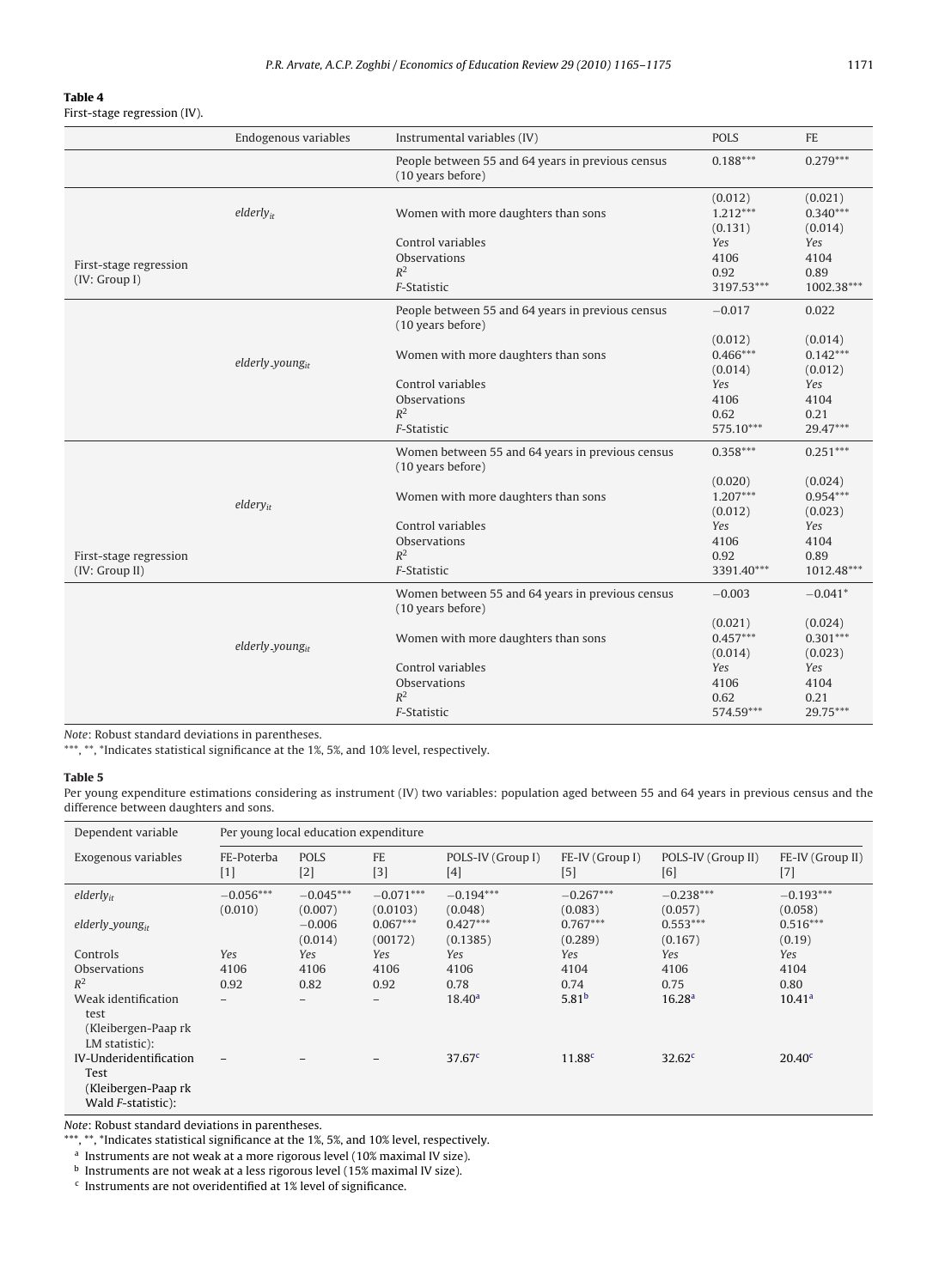reduces public education expenditure. This result confirms the result shown in the literature: an aging population reduces per young public spending.

The results of the specifications in [Table 5](#page-6-0) help confirm the results of family arrangement by co-residence. As we can see, the estimation using POLS (second column), not using instruments, also has a negative coefficient (equal to  $-0.045$ ), significant at the 1% level for the elderly<sub>it</sub> variable. This result shows that an increase in the share of elderly reduces per young public spending. However, these estimations are inconsistent because they fail to consider the endogeneity resulting from the fixed effect correlated with the covariates and the possibility of the Tiebout bias. On the other hand, the elderly young<sub>it</sub> variable has a nonsignificant coefficient.

The estimation with fixed effects without the use of instruments (third column) presented significant coefficients at the 1% level, with greater magnitude and the expected signs. The fixed effect estimator is consistent, even when endogeneity is not considered and the covariates are not correlated. Therefore, when correcting endogeneity, which we can understand as being caused by omitted variables, we obtained more significant coefficients. The coefficients equal to –0.071 and 0.067, respectively, for the elderly<sub>it</sub> and elderly young<sub>it</sub> variables also support the notion that an increase in the ratio of elderly reduces expenditures with the young, but an increase in the frequency of co-residence between the elderly and the young leads to higher expenditures.

Instrumentalizing the endogenous variables with the "share of people aged 55–64 in the previous census (10 years before)" (between 55–64 $_{it-10}$ ) and the "share of women aged over 65 who have more daughters than sons" (women only daughter $_{it}$ ), we hope to correct the Tiebout bias. The POLS-IV estimations shown in the fourth column of [Table 5](#page-6-0) do not consider the unobserved heterogeneity, but present a significant leap in magnitude. The coefficient of the older<sub>it</sub> variable, equal to  $-0.194$ , shows that the negative impact of the ratio of elderly on per young public education expenditure is even more intense. Similarly, the elderly young<sub>it</sub> coefficient, equal to 0.427, also suggests a greater effect. Additionally, the tests for underidentification of instruments and weak identification validate our instruments at the strictest level.

The estimations with the same instruments (Group I) using fixed effects (FE-IV) also presented the expected coefficients. The magnitude of these coefficients was even greater than in the method of instrumental variables using pooling data (POLS-IV, Group 1). The coefficient of the share of people aged over 65 (elderly<sub>it</sub>) leaps to  $-0.267$ and that of people aged over 65 who co-reside with the young under 18 (elderly young<sub>it</sub>) to 0.767. The instrument tests show that no under – or weak identification problem exists and, therefore, the instruments are qualified to identify the equation. This method is the most suitable to test the hypothesis of this paper, because the coefficients of (1) are consistently estimated, enabling a random correlation between the fixed effect and the covariates, and also the endogeneity caused by the Tiebout effect.

Last, the estimations using as instruments the "share of women aged 55–64 in the previous census (10 years before)" (between 55–64 $_{it-10}$ ), and the "share of women aged over 65 who have more daughters than sons" (women\_only\_daughter $_{it}$ ), which comprise Group II, were all significant and featured the expected signs. In the sixth column, we see that the coefficients estimated for POLS show that an increase in the share of elderly reduces per young public education expenditure, while the ratio of elderly coresiding with the young increases this expenditure.

The estimations using these same instruments, but considering the panel characteristic (FE-IV, Group II) in the last column of [Table 5,](#page-6-0) also show that the coefficients were significant and matched our expectations. The elderly $_{it}$  variable presented a coefficient equal to −0.193, while the elderly young<sub>it</sub> variable presented a coefficient of 0.516. Moreover, the under-weak identification tests corroborated the validity of our instruments. Of all specifications presented in this study, the fixed effects with instrumental variables model (estimated in 2SLS) are the most suitable ones in the presence of the Tiebout bias and unobserved heterogeneity correlated with the covariates. Therefore, we should trust the results obtained by FE-IV (Group I) in the fifth column of [Table 5,](#page-6-0) and by FE-IV (Group II) in the last column.

The results of [Table 5](#page-6-0) confirm that, to the extent that we employ consistent methods in the presence of endogeneity resulting from the correlation between fixed effects and the covariates, and use instruments for the endogenous variables given by the Tiebout effect, the coefficients become more significant and have a greater magnitude, further supporting our investigation. Finally, we dare say that our study was successful because the results of our estimations were validated by co-residence: co-residence between the young and the elderly results in higher demand for public education expenditure. [Table A2](#page-9-0) of [Appendix 2](#page-8-0) shows the results of the estimations using "per pupil expenditure" as the dependent variable. Generally, the results also validate our main idea, but as we mentioned above, these results should be interpreted with some caution.

The full estimations of Eq.[\(1\), i](#page-1-0)ncluding the control variables, are shown in [Table A1](#page-8-0) of [Appendix 2. W](#page-8-0)e see that the results are in line with those obtained in the studies cited in this work. Two variables are especially noteworthy because they recurrently appear in the literature: the "ratio of young" and the "difference between the ratio of young black and the ratio of elderly black." Indeed, [Poterba](#page-9-0) [\(1997\)](#page-9-0) has highlighted this last variable. The purpose of this variable to him is to check the presence of altruism among the elderly in relation to the young of the same origin (race) regarding public education expenditure. The author captures the effects that support the existence of altruism when young black and elderly black are in similar ratios within their age bracket. However, we found no evidence of this [\(Table A1\).](#page-8-0) Regarding the ratio of young up to 18, we found that this ratio reduces per young expenditure. This result corroborates those of Poterba (op. cit), who argued that this effect is attributable to the size of the cohort phenomenon. Another argument in favor of this result is the fact that, among the young, it is more common to find those with a weaker socioeconomic situation and less political power. This means that their interests are underrepresented, which in part explains the fact that the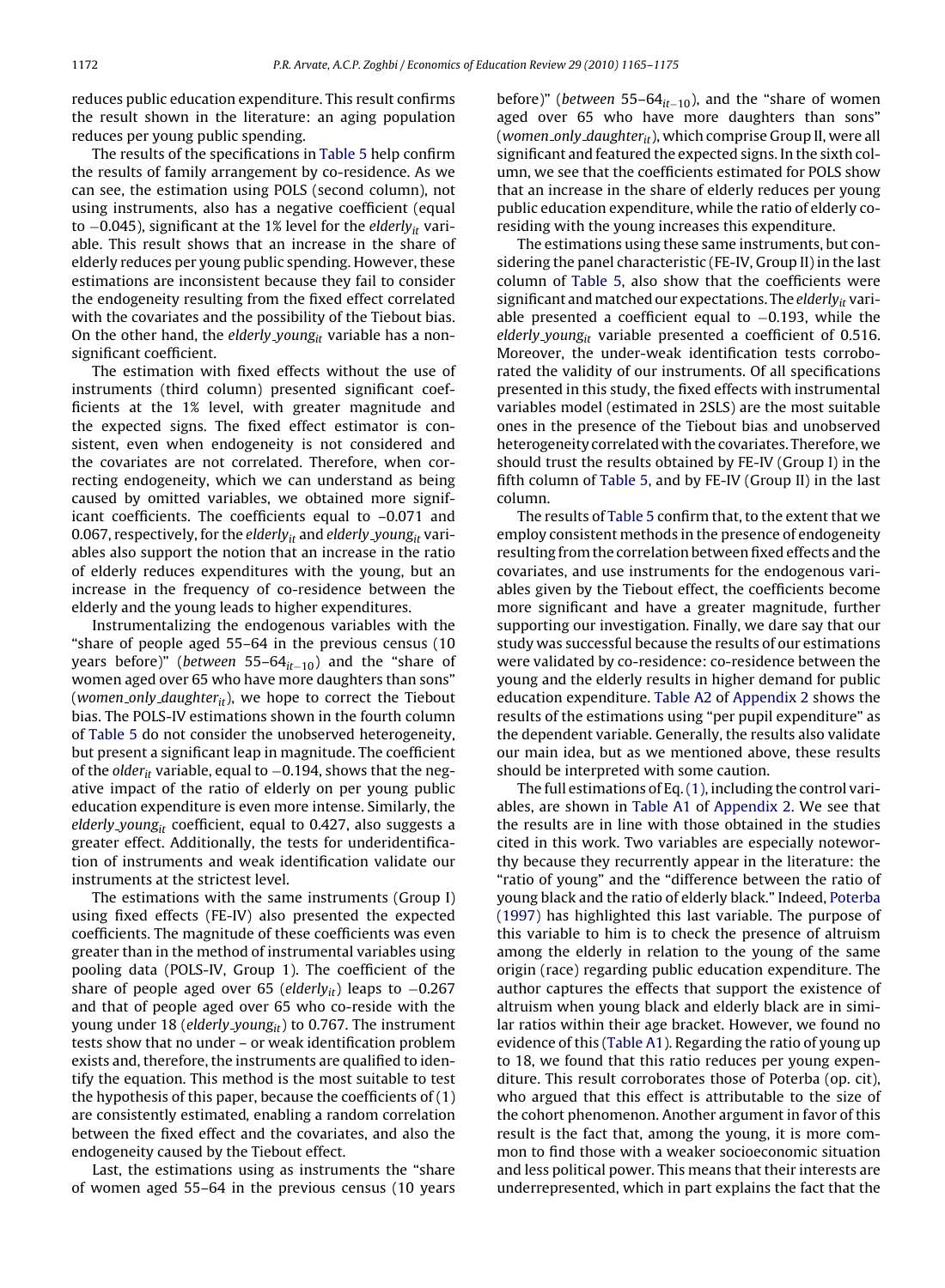<span id="page-8-0"></span>higher the ratio of young in the municipality, the lower the expenditure ([Poterba, 1998; Preston, 1984\).](#page-9-0) In regard to the other covariates presenting significant results, we see that an increase in the share of non-whites reduces per young expenditure. We also see this in relation to the increase in the population share. Finally, the ratio of individuals who have lived less than 5 years in their municipality has a positive effect on per young expenditure.

## **5. Summary of the main results**

This paper has shown how a group of elderly can choose not to reduce public spending on education provided that they co-reside with the young. This element is an innovation we have attempted to introduce in the literature dealing with the relation between the elderly and public education expenditure. [Poterba \(1997\)](#page-9-0) and others have only shown that an increase in the share of elderly persons reduces per young public education expenditure.

In relation to the United States, for instance, these results may not be very significant because the share of elderly living with their children is much lower than in Latin American countries. On the other hand, in Brazil, it is common to find family arrangements where the elderly and young co-reside [\(Camarano & El Ghaouri, 2002\).](#page-9-0) Moreover, the social arrangement conditions the results.

It is important to point out that the economic situation in these countries could condition the existing family arrangement, regardless of the existing demographic structure. Although the current study investigates this behavior over a period of two decades, future and systematic studies should investigate this type of result. At any rate, family arrangements should be more stable than demographic changes, which is a point that could be investigated in future studies.

## **Acknowledgements**

The authors have benefited greatly from discussion with Vladimir Ponczek, Enlinson Mattos, the editor and one anonymous referee from this journal. The corresponding author was supported by GVPesquisa, GVEconomics and by the Ministry of Education (Brazil - CAPES).

## **Appendix A.**

See Tables A1 and A2.

**Table A1**

Results dependent variable: per young education expenditure.

| Independent variables                                                                               | Fixed-effect Poterba     | POLS                    | <b>FE</b>             | POLS-IV (Group I)       | FE-IV (Group I)       | POLS-IV (Group II)       | FE-IV (Group II)       |
|-----------------------------------------------------------------------------------------------------|--------------------------|-------------------------|-----------------------|-------------------------|-----------------------|--------------------------|------------------------|
| Elderly above 65 years<br>who co-reside with<br>young under 18                                      | $\overline{\phantom{0}}$ | $-0.0059$               | $0.0669***$           | $0.4271***$             | $0.7669***$           | $0.5532***$              | $0.5157***$            |
|                                                                                                     |                          | (0.014)                 | (0.0172)              | (0.1385)                | (0.289)               | (0.1667)                 | (0.19)                 |
| Elderly over 65                                                                                     | $-0.0559***$             | $-0.0446$ ***           | $-0.0708$ ***         | $-0.1941$ ***           | $-0.2668$ ***         | $-0.2381$ ***            | $-0.1934$ ***          |
| Per capita income                                                                                   | (0.0102)<br>0.0055       | (0.0074)<br>$0.3065***$ | (0.0103)<br>0.0086    | (0.0481)<br>$0.4567***$ | (0.0834)<br>0.0418    | (0.0572)<br>0.4999***    | (0.0578)<br>0.0299     |
|                                                                                                     | (0.053)                  | (0.034)                 | (0.0527)              | (0.066)                 | (0.0656)              | (0.0759)                 | (0.0575)               |
| Young under 18                                                                                      | $-0.0144$ <sup>**</sup>  | $-0.0322***$            | $-0.0140$ **          | $-0.0569***$            | $-0.0113$             | $-0.0642***$             | $-0.0122$ <sup>*</sup> |
|                                                                                                     | (0.006)                  | (0.0032)                | (0.006)               | (0.0084)                | (0.0088)              | (0.0101)                 | (0.0074)               |
| Non-white                                                                                           | $-0.0029***$             | $-0.0002$               | $-0.0025***$          | $-0.0032$ ***           | 0.0022                | $-0.0041$ ***            | 0.0004                 |
| Urban population                                                                                    | (0.0009)<br>0.0002       | (0.0006)<br>0.0001      | (0.0009)<br>$-0.0001$ | (0.0011)<br>$-0.0017$ * | (0.0024)<br>$-0.0029$ | (0.0013)<br>$-0.0022$ ** | (0.0018)<br>$-0.0019$  |
|                                                                                                     | (0.0017)                 | (0.0006)                | (0.0017)              | (0.0009)                | (0.0027)              | (0.001)                  | (0.0023)               |
| Young black share in<br>the black<br>population-elderly<br>black (share in the<br>black population) | $-0.0044$                | 0.1216                  | 0.0208                | $0.3067$ **             | 0.2919                | $0.3607$ **              | 0.194                  |
|                                                                                                     | (0.1218)                 | (0.1023)                | (0.1197)              | (0.1366)                | (0.2095)              | (0.1521)                 | (0.1762)               |
| Less than 5 years of<br>migration                                                                   | $0.0053**$               | $0.0095***$             | $0.0052$ **           | $0.0080***$             | 0.003                 | $0.0076***$              | 0.0039                 |
|                                                                                                     | (0.0025)                 | (0.0019)                | (0.0025)              | (0.0022)                | (0.0037)              | (0.0024)                 | (0.0031)               |
| Elderly who migrated<br>less than 5 years ago                                                       | 0.0529                   | 0.0423                  | 0.0477                | 0.0436                  | 0.0236                | 0.0447                   | 0.0299                 |
|                                                                                                     | (0.0515)                 | (0.0309)                | (0.0514)              | (0.0443)                | (0.064)               | (0.0501)                 | (0.0548)               |
| Demographic density                                                                                 | 0.0028<br>(0.1126)       | 0.0049<br>(0.0085)      | $-0.0094$<br>(0.1045) | $-0.0173$<br>(0.0115)   | $-0.1492$<br>(0.1676) | $-0.0237$ *<br>(0.013)   | $-0.0981$<br>(0.1203)  |
| Population                                                                                          | $-1.1548***$             | $-0.2509$ ***           | $-1.1448***$          | $-0.2800***$            | $-1.1443***$          | $-0.2886***$             | $-1.1364$ ***          |
|                                                                                                     | (0.1438)                 | (0.0105)                | (0.1372)              | (0.0155)                | (0.1983)              | (0.0169)                 | (0.1537)               |
| Constant                                                                                            | 16.2170***               | 6.9096***               | 16.0670***            | 7.8889***               | $\mathsf{a}$          | 8.1854***                | a                      |
|                                                                                                     | (1.0972)                 | (0.2445)                | (1.0675)              | (0.4037)                |                       | (0.4605)                 |                        |
| Dummy year (2000)<br>$R^2$                                                                          | Yes<br>0.92              | Yes<br>0.82             | Yes<br>0.92           | Yes<br>0.78             | Yes<br>0.74           | Yes<br>0.75              | Yes<br>0.8             |
| Observations                                                                                        | 4106                     | 4106                    | 4106                  | 4106                    | 4104                  | 4106                     | 4104                   |
|                                                                                                     |                          |                         |                       |                         |                       |                          |                        |

Note: Standard errors are in parentheses.

<sup>a</sup> Constant was not reported by the Stata 9.2 software (command xtivreg2. fe robust).

 $p < 0.10$ .

 $p < 0.05$ .

\*\*\*  $p$  < 0.01.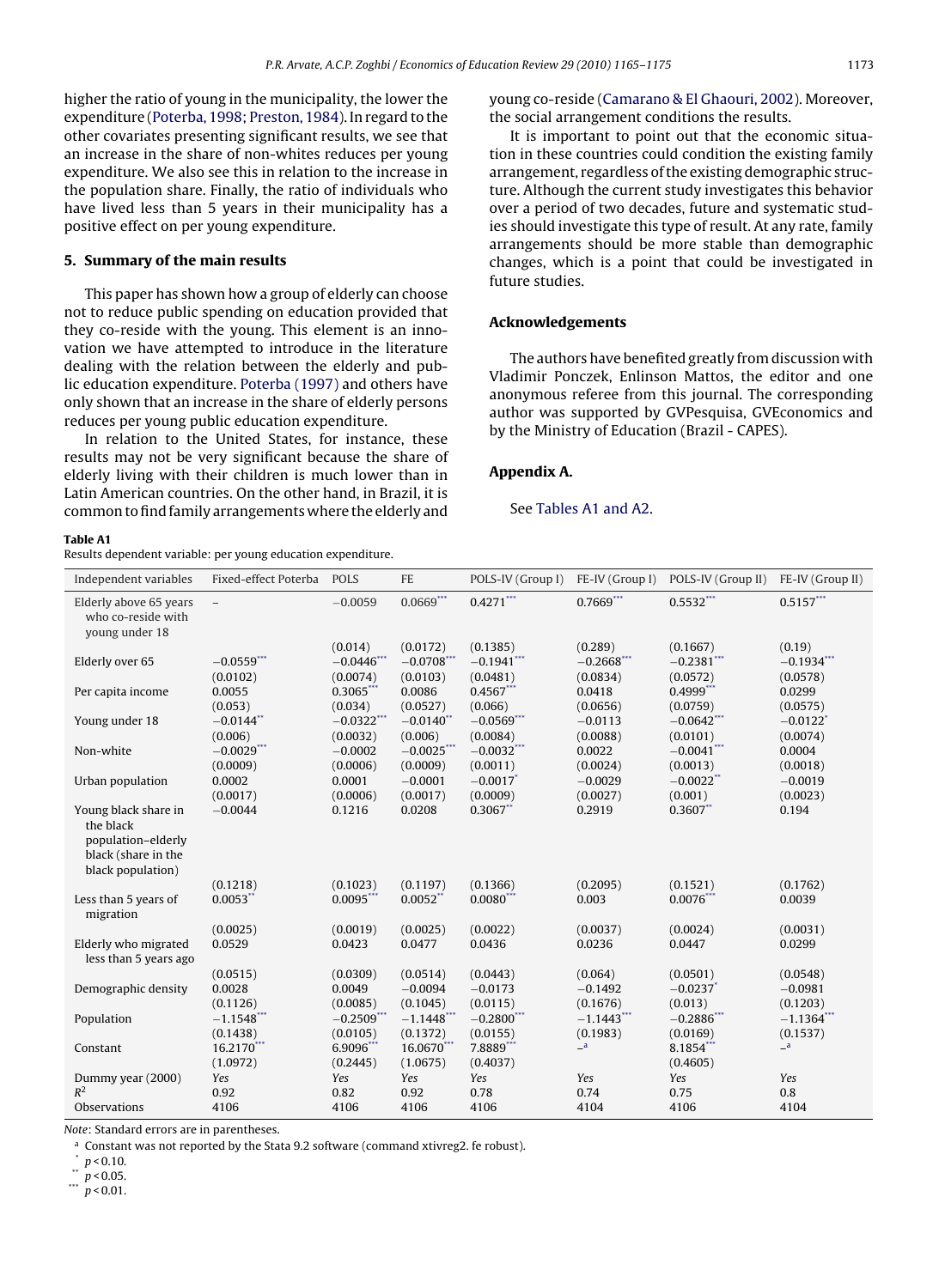#### <span id="page-9-0"></span>**Table A2**

Results dependent variable: per pupil education expenditure.

| Independent variables                                                       | Fixed-effect<br>Poterba         | <b>POLS</b>                          | <b>FE</b>                            | POLS-IV (Group I)                      | FE-IV (Group I)                  | POLS-IV (Group II)                            | FE-IV (Group II)                   |
|-----------------------------------------------------------------------------|---------------------------------|--------------------------------------|--------------------------------------|----------------------------------------|----------------------------------|-----------------------------------------------|------------------------------------|
| Elderly above 65 years<br>who co-reside with<br>young under 18              | $\overline{\phantom{0}}$        | $-0.0327$                            | $0.1475***$                          | $0.4271***$                            | $0.7669***$                      | $0.5532***$                                   | $0.5157***$                        |
| Elderly above 65                                                            | $-0.0559***$                    | (0.025)<br>$-0.0805***$              | (0.0398)<br>$-0.2467***$             | (0.1385)<br>$-0.1941***$               | (0.289)<br>$-0.2668***$          | (0.1667)<br>$-0.2381***$                      | (0.19)<br>$-0.1934***$             |
| Per capita Income                                                           | (0.0102)<br>0.0055<br>(0.053)   | (0.0132)<br>$0.6941***$<br>(0.0614)  | (0.0275)<br>$-0.2236$ **<br>(0.1107) | (0.0481)<br>$0.4567***$<br>(0.066)     | (0.0834)<br>0.0418<br>(0.0656)   | (0.0572)<br>$0.4999$ ***<br>(0.0759)          | (0.0578)<br>0.0299<br>(0.0575)     |
| Young under 18                                                              | $-0.0144$ **<br>(0.006)         | $-0.0428***$<br>(0.0056)             | $-0.0738***$<br>(0.0126)             | $-0.0569***$<br>(0.0084)               | $-0.0113$<br>(0.0088)            | $-0.0642***$<br>(0.0101)                      | $-0.0122$ <sup>*</sup><br>(0.0074) |
| Non-white                                                                   | $-0.0029***$<br>(0.0009)        | $-0.0046$ ***<br>(0.0009)            | $-0.0086***$<br>(0.0022)             | $-0.0032***$<br>(0.0011)               | 0.0022<br>(0.0024)               | $-0.0041***$<br>(0.0013)                      | 0.0004<br>(0.0018)                 |
| Urban population<br>Young black (share in                                   | 0.0002<br>(0.0017)<br>$-0.0044$ | $0.0051***$<br>(0.0009)<br>$0.3489*$ | $-0.0092***$<br>(0.0034)<br>0.0836   | $-0.0017$ *<br>(0.0009)<br>$0.3067$ ** | $-0.0029$<br>(0.0027)<br>0.2919  | $-0.0022$ **<br>(0.001)<br>$0.3607**$         | $-0.0019$<br>(0.0023)<br>0.194     |
| the black<br>population-elderly<br>black (share in the<br>black population) |                                 |                                      |                                      |                                        |                                  |                                               |                                    |
| Less than 5 years of                                                        | (0.1218)<br>$0.0053$ **         | (0.1844)<br>0.0034                   | (0.2851)<br>0.0068                   | (0.1366)<br>$0.0080$ ***               | (0.2095)<br>0.003                | (0.1521)<br>$0.0076***$                       | (0.1762)<br>0.0039                 |
| migration                                                                   | (0.0025)                        | (0.0034)                             | (0.0065)                             | (0.0022)                               | (0.0037)                         | (0.0024)                                      | (0.0031)                           |
| Elderly who migrated<br>than 5 years ago                                    | 0.0529                          | $-0.0567$                            | 0.0064                               | 0.0436                                 | 0.0236                           | 0.0447                                        | 0.0299                             |
| Demographic density                                                         | (0.0515)<br>0.0028<br>(0.1126)  | (0.0591)<br>$-0.0056$<br>(0.0139)    | (0.1092)<br>$-0.0437$<br>(0.4691)    | (0.0443)<br>$-0.0173$<br>(0.0115)      | (0.064)<br>$-0.1492$<br>(0.1676) | (0.0501)<br>$-0.0237$ <sup>*</sup><br>(0.013) | (0.0548)<br>$-0.0981$<br>(0.1203)  |
| Population                                                                  | $-1.1548***$<br>(0.1438)        | $-0.2351$ ***<br>(0.0168)            | $-1.5040$ ***<br>(0.4819)            | $-0.2800***$<br>(0.0155)               | $-1.1443***$<br>(0.1983)         | $-0.2886***$<br>(0.0169)                      | $-1.1364***$<br>(0.1537)           |
| Constant                                                                    | 16.2170***<br>(1.0972)          | 8.0286***<br>(0.4577)                | 27.0916***<br>(3.1975)               | 7.8889***<br>(0.4037)                  | a                                | 8.1854***<br>(0.4605)                         | a                                  |
| Dummy Year (2000)<br>$R^2$                                                  | Yes<br>0.92                     | Yes<br>0.61                          | Yes<br>0.49                          | Yes<br>0.78                            | Yes<br>0.74                      | Yes<br>0.75                                   | Yes<br>0.8                         |
| Observations                                                                | 4106                            | 3638                                 | 3638                                 | 4106                                   | 4104                             | 4106                                          | 4104                               |

Note: Standard errors are in parentheses.

<sup>a</sup> Constant was not reported by the Stata 9.2 software (command xtivreg2. fe robust).

 $p < 0.10$ .

 $\degree$  p < 0.05.

\*\*\*  $p < 0.01$ .

## **References**

- Bergstrom, T. C., Rubinfiled, D. L., & Shapiro, P. (1982). Micro-based estimates of demand functions for local school expenditures. Econometrica, 50(5), 1183–1205.
- Berquó, E., & Cavenaghi, S. (2004). Mapeamento Sócio-Econômico e Demográfico dos Regimes de Fecundidade no Brasil e sua Variação entre 1991 e 2000. In: Encontro da Associação Brasileira de Estudos Populacionais, 14°, Caxambu. Anais do XIV Encontro da Associação Brasileira de Estudos Populacionais, Minas Gerais.
- Bongaarts, J., & Zimmer, Z. (2002). Living arrangements of older adults in the developing world: An analysis of demographic and health surveys household. Journal of Gerontology Series, 57(3), 45–57.
- Borge, L., & Ratto, J. (2007). Youth and Old Competing for Public Welfare Services. Department of Economics – Norwegian University of Science and Technology Working Paper Series number 8607.
- Brunner, E., & Balsdon, E. (2004). Intergenerational conflict and the political economy of school spending. Journal of Urban Economics, 56, 369–388.
- Button, J. W. (1992). A sign of generational conflict: The impact of Florida's aging voters on local school and tax referenda. Social Science Quarterly, 73, 786–797.
- Camarano, A. A., & El Ghaouri, S. K. (2002). Famílias com idosos: ninhos vazios? In: Encontro da Associação Brasileira de Estudos Populacionais, 13<sup>°</sup> Ouro Preto. Anais do XIII Encontro da Associação Brasileira de Estudos Populacionais, Minas Gerais.
- Camarano, A. A., & Pasinato, M. T. (2007). Envelhecimento, Pobreza e Proteção Social na América Latina. Texto para Discussão (IPEA), 1, 1-32.
- Daouli, J., Demoussis, M., & Giannakopoulos, N. (2010). Mothers, fathers, and daughters: Intergenerational transmission of education in Greece. Economics of Education Review, 29, 83–93.
- De Vos, S., & Holden, K. (1988). Measures comparing living arrangements of the elderly: An assessment. Population and Development Review, 14(4), 688–704.
- Harris, A. R., Evans, W. N., & Schwab, R. M. (2001). Education spending in an aging America. Journal of Public Economics, 81, 449–472.
- Ladd, H. F., & Murray, S. (2001). Intergenerational conflict reconsidered: County demographic structure and the demand for public education. Economics of Education Review, 20, 343–357.
- Logan, R., & Spitze, G. (1995). Self interest and altruism in intergenerational relations. Demography, 32, 353–364.
- Menezes-Filho, N. A., & Pazzello, E. (2007). Does money in schools matter? Evaluating the effects of a funding reform on wages and test scores in Brazil. Economics of Education Review, 26, 660–672.
- Poterba, J. M. (1997). Demographic structure and the political economy of public education. Journal of Policy Analysis and Management, 16, 48–66.
- Poterba, J. M. (1998). Demographic change, intergenerational linkages, and public education. The American Economic Review, 88(2), 315–320.
- Preston, S. (1984). Children and the Elderly in the United States. Demography, 21, 453–457.